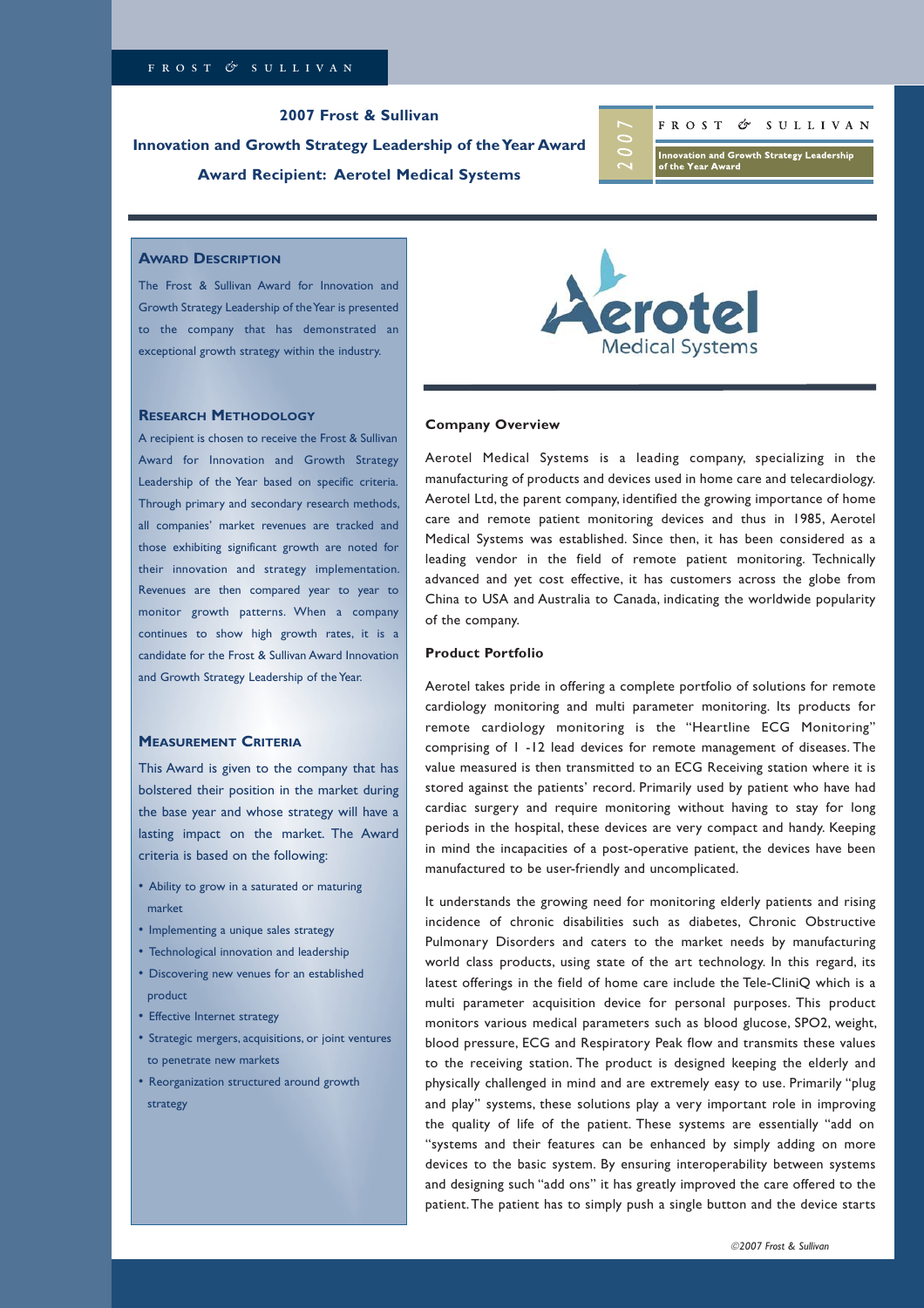**2007 Frost & Sullivan** 

**Innovation and Growth Strategy Leadership of the Year Award Award Recipient: Aerotel Medical Systems**

FROST & SULLIVAN

**Innovation and Growth Strategy Leadership<br>of the Year Award** 

the entire process of activating the reading, measuring the value and transmitting it to the MPM centre. As these products primarily cater to the elderly population, there is a high probability of occurrence of human error and therefore to minimize this, it has made the entire process automatic while being user friendly at the same time.

#### **Technology driven products:**

Technology is a key differentiator that determines the acceptance of a product in the industry. Aerotel has succeeded in making technology its forte, thereby ensuring its success in the remote patient monitoring industry. Consequently, its products are reviewed continuously, to bring about changes that enhance the quality of life of the patients to a great extent. It analyzes its products twice a year and updates its technology releasing new versions of the software every step along the way.

The company uses the SMD technology as it comprehends the need for miniature sized devices that measure and transmit reliable information. This proprietary technology used in its telecardiology range of products and software conforms to high standards. The company uses automation to assemble its electronic circuitry thus minimizing human errors and ensuring that products are of superior standard and quality. Quality is of prime concern and importance and its technological advancements uphold stringent quality considerations.

The values obtained are transmitted using both conventional as well modern techniques. The parameters are sent via traditional telephone lines or through blue tooth. The latest developments in this field include transmission of values via a Local Area Network wherever applicable. Connectivity is an important issue in transmission of information. Despite advances in technology, wireless technology has not permeated throughout Western Europe and several regions still use wired lines. Making its devices compatible to both wireless and wired technology has broadened the horizon for its products assuring it a greater acceptance amongst the end users.

It has accurately identified the rise in the number of people with respiratory disorders requiring "continuous monitoring" and offers products that can perform the same. Not designed for emergency purposes, these devices can be used for monitoring conditions such as "sleep apnea".

There are an increasing number of people using the internet for healthcare purposes and a growing number of homes in

Europe are having broadband connections. Keeping with these advancements happening throughout the world, the company has begun offering Web Training and Web Tools to customers and patients. Its MPM Net Systems offers users to display information on the web. This is at no cost to security as such systems have been designed to be" read only" systems and no changes can be made in the same.

In the past year, it has further improved its Heartline software and increased data size available per patient so as to incorporate more patient information and has also intensified its focus on the home care systems. Wireless technology, using of LAN technology and continuous monitoring are just some of the user friendly features that have been added to develop its products while enhancing the quality of life of the patient.

### **Innovation: The Company's forte**

Innovation is a decisive factor for a company's products to gain widespread acceptance. Aerotel comprehends the importance of innovation and consistently excels in innovating technology and manufacturing innovative products. It offers innovative solutions for the mobile and wireless sectors to facilitate people in leading a comfortable life. Along with improving technology and taking it to the next level, it also outshines as a vendor of pioneering products in the telemedicine and telecare markets. Its innovative products are developed for people of different chronological ages ranging from the neonate to the elderly. Its wearable alarm and emergency communication device called SKeeperTM has also acquired accolades from its customers. Developed by Tadiran Life Care, which was recently acquired by Aerotel, this device allows the patient to immediately get in touch with their relatives, closed ones or with a tele-assistance helper who is on call 24 X 7. It is now finding an increasing acceptance amongst teleassistance and mobile service providers globally.

Its product HeartOneTM for kids is a mobile transtelephonic ECG monitor. Its compact size makes it very convenient to be easily carried in the hand or in the child's pocket. The HeartOneTM for kids, specially designed for children that can transmit the ECG to the monitoring centre from where it is transmitted to the specialist's office. The specialist can then interpret the signal and alert the children and parents if necessary, thus saving the family a redundant trip to the doctor's office.